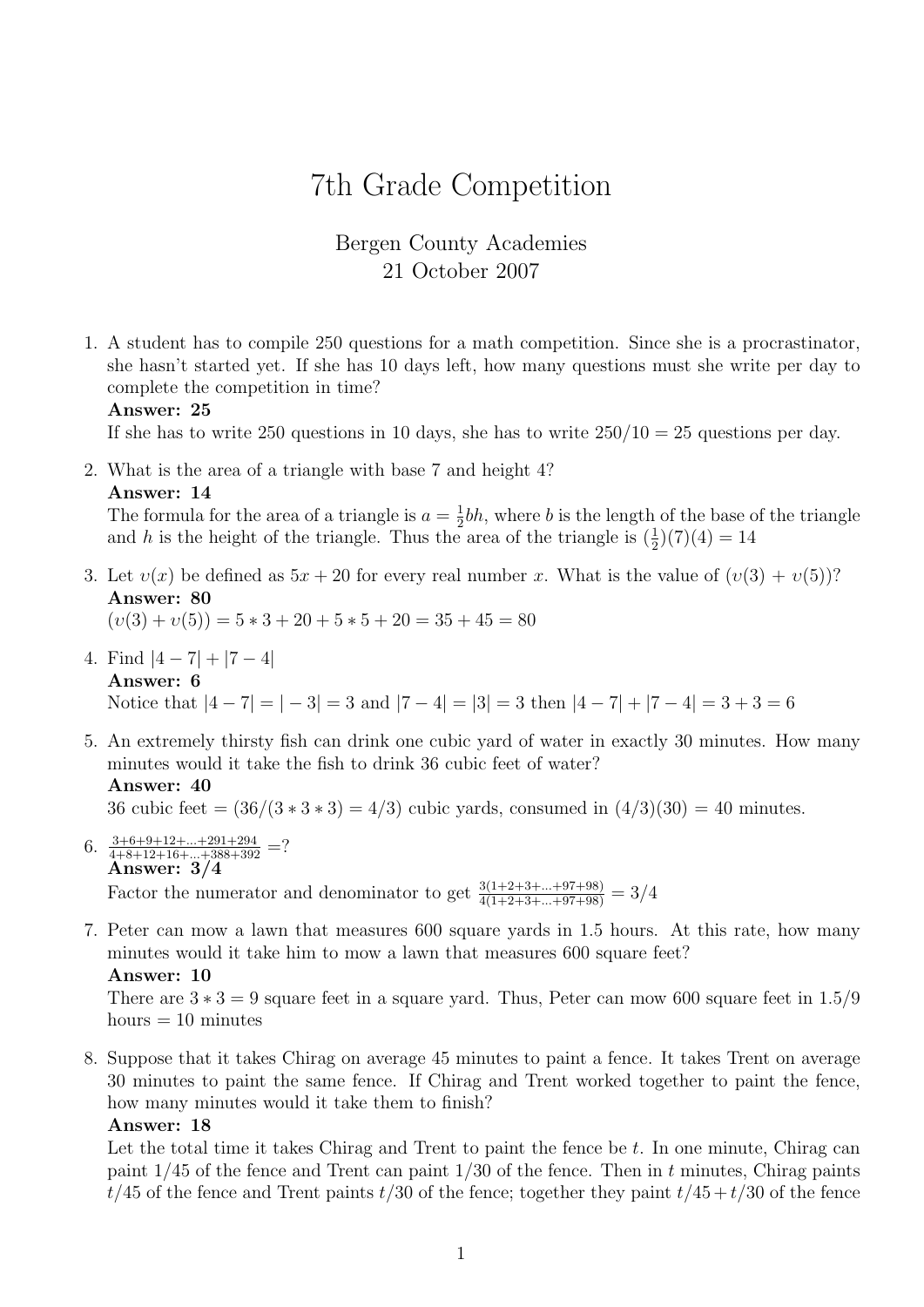in t minutes. Since we want them to finish,  $t/45 + t/30 = 1$ . Solving for t, we obtain  $5t/90 = 1$ , or  $t = 18$  minutes.

9. Brian has 100 feet of fencing. He will use the fencing to enclose a rectangular play area for his puppy. What is the maximum number of square feet he can enclose? Answer: 625

The maximum area is attained when we have a square of side x.  $4x = 100$ . Hence  $x = 100/4$ 25 and the area is  $25^2 = 625$ .

- 10. Find the sum of the numbers from 1 to 15 inclusive. Answer: 120  $1 + 2 + 3 + \ldots + 14 + 15 = (1 + 15) + (2 + 14) + (3 + 13) + \ldots (7 + 9) + 8 = (7 * 16) + 8 = 120$
- 11. Riding their bicycles, Alex and Brian leave from two different places at the same time and ride directly toward each other. Alex rides at 10 mi/h and Brian rides at 8 mi/h. If they meet after 40 minutes of riding, how far away were they at the beginning?

## Answer: 12

Each hour, Alex and Brian get  $10 + 8 = 18$  miles closer to each other. If it only takes 2/3 of an hour for them to meet, then their original distance was  $(2/3)(18 \text{ miles}) = 12 \text{ miles}$ .

12. It takes 20 of Beowulf's men to beat a dragon in battle. If Beowulf has 170 men, how many dragons could they beat in battle?

### Answer: 8

Since it takes 20 of Beowulf's men to defeat one dragon, Beowulf's men can handle  $170/20 = 8.5$ dragons in a battle. However since half-dragons do not count, Beowulf's men can handle 8 dragons in battle.

13. If 55% of a number is 935, what is 70% of that number? Amswer: 1190

Let x be the number. Then  $x = \frac{100}{55} * 935 = 1700$ . Hence the answer is:  $\frac{70}{100} * 1700 = 1190$ .

14. There are 9 teams in a school district competition. Each team plays each other team once. What is the total number of games played in the competition?

### Answer: 36

Each of the 9 teams plays 8 other teams. This gives  $9 * 8 = 72$  games. However, this counts every game twice, hence the answer is:  $72/2 = 36$  games.

15. Blocks of molding clay are 9 inches by 6 inches by 3 inches. How many whole blocks are needed to mold a cylindrical sculpture 13 inches high and 6 inches in diameter? Use 3.14 as an approximation of Pi.

### Answer: 3

 $v_1$  =volume of a block = 3 \* 6 \* 9 = 162.  $v_2$  =volume of a sculpture = 3.14 \* (3 \* 3) \* 13 = 367.38.  $v_2/v_1 = 2.26778$ . Hence the answer is 3.

16. A club found that it could acheive a ratio of 2 adult members for every minor member either by inducting 24 adults or by expelling x minors. Find x. Answer: 12

Let the number of adults and the number of minors be represented by  $A$  and  $M$ , respectively. Then  $\frac{A+24}{M} = \frac{2}{1}$  $\frac{2}{1}$ , so  $2M - 24 = A$ . Also,  $\frac{A}{M-x} = \frac{2M-24}{M-x} = \frac{2}{1}$  $\frac{2}{1}$ , leading to  $x = 12$ .

17. After reading Shakespeare, Rachel decides to speak in iambic pentameter. This means that she speaks in lines with 5 sets of 2 syllables each. Ben rudely interrupts her after she has only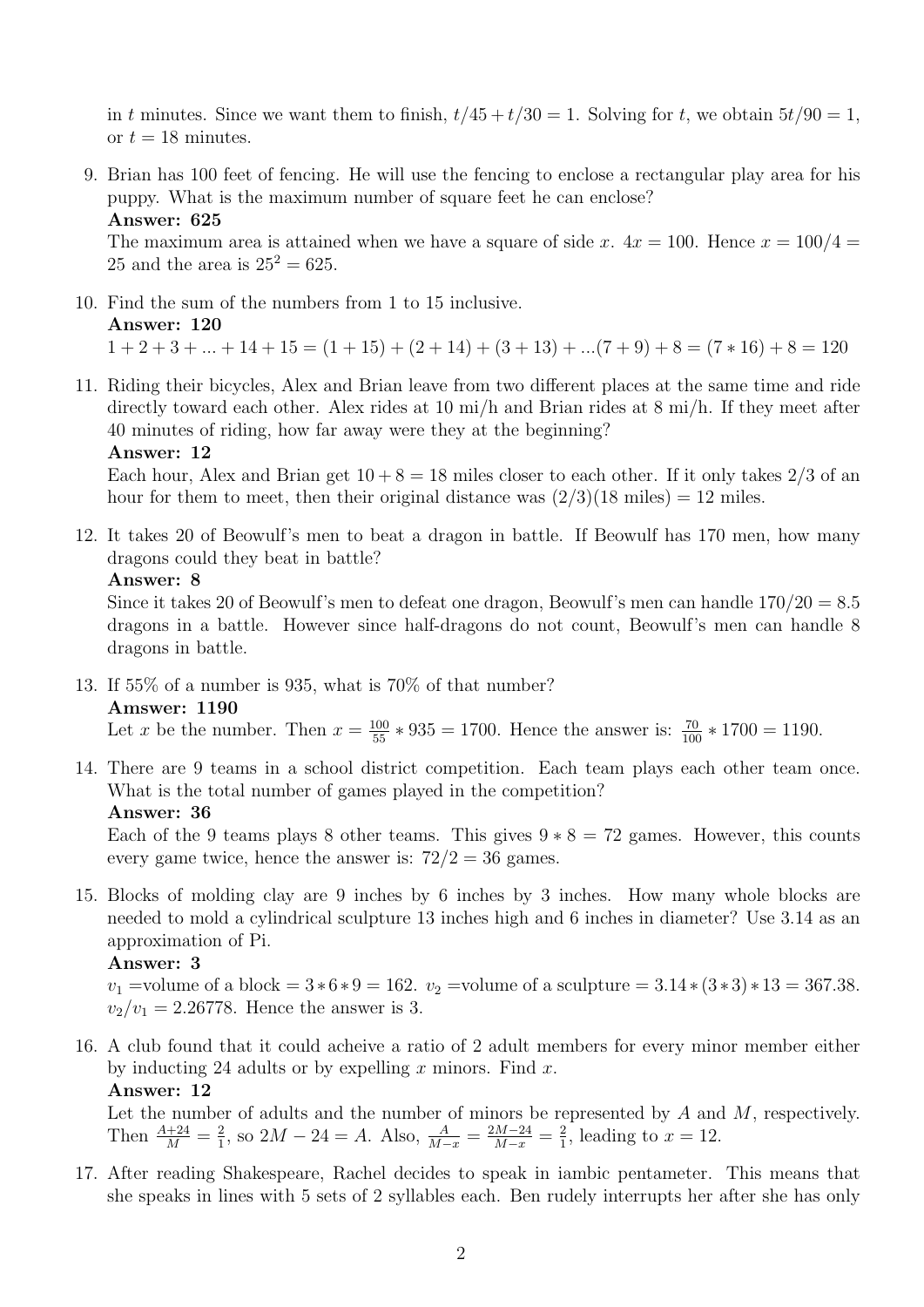spoken 13 lines and 70% of her 14th line. How many syllables has she said? Answer: 137 She said  $13 + 7/10$  lines. Each line has  $2 * 5 = 10$  syllables so she said  $13.7 * 10 = 137$  syllables.

18. Two passenger trains traveling in opposite directions meet and pass each other. Each train is 1/24 miles long and is traveling at 50 miles per hour. How many seconds after the front parts of the trains meet will their rear parts pass each other?

Answer: 3 or 3 seconds

The distance traveled is just the length of the train, which is 1/24 miles. Since the train is traveling at 50 miles per hour,  $(50 \text{ miles per hour})(time) = 1/24 \text{ miles},$  which means that the time is  $1/1200$  hours = 3 seconds.

19. What is the 100th number in the arithmetic sequence 1, 4, 7, 10, 13, ...? Answer: 298 The first term is  $3 \times 1 - 2$ , the second is  $3 \times 2 - 2$ , and in general the *n*th term is  $3n - 2$ . The

100th term is  $3 \times 100 - 2 = 298$ .

20. The sum of 4 consecutive odd numbers is 216. Find the smallest of these numbers. Answer: 51

Let the four consecutive odd numbers be  $x, x+2, x+4$ , and  $x+6$ . Then  $4x+12 = 216 \rightarrow x = 51$ .

21. Suppose that Michelle wishes to buy a laptop. The HP laptop costs \$1500 with an immediate 10% discount. Michelle can also later cash a \$100 rebate for the HP laptop. On the other hand, the Toshiba laptop costs \$1600 with a 25% discount, but no rebate. Assume that Michelle lives in a sales-tax-free nation. What is the price of the cheaper laptop?

### Answer: 1200

HP: With the 10% discount, the laptop costs  $$1500 \times 90\% = $1350$ . Subtracting the \$100 rebate, the cost comes to  $$1350 - $100 = $1250$ . Toshiba: With the 25% discount, the laptop costs  $$1600 \times 75\% = $1200$ . Hence, the Toshiba is cheaper, and its price is \$1200

22. What is the least number of people you could have in a group and still be guaranteed that at least 7 of them have birthdays in the same month?

# Answer: 73

To force *n* people have birthdays in the same month, we need at least  $12(n - 1) + 1$  people (by pigeonhole principle, if no n people are born in the same month, there can be at most  $n-1$ people for each month). Hence the answer is  $12*(7-1)+1=73$ .

# 23. Given that  $5x + 7y = 9$  and  $7x + 5y = 63$ , what is the value of  $x + y$ ? Answer: 6

Add the two equations to get  $12 * (x + y) = 9 + 63 = 72 = 12 * 6$  Hence  $x + y = 6$ .

24. The girls in physical education class sat around a large circle and spaced themselves evenly. To form teams, the instructor asked them to count off  $1, 2, 3, 4, \ldots$  When they were finished counting, the girl who was 21st was sitting directly across from the girl who was 7th. How many girls were sitting around the circle?

# Answer: 28

Since the two girls were sitting across from each other, we can presume that the people between them represent half of the total number of people. The difference of 21 and 7 is 14, which doubled equals 28.

25. If  $7 \le x \le 12$ , what is the value of  $||x-3| + |x-24||$ ? Answer: 21 Since  $x \le 24$ ,  $|x - 24| = 24 - x$ .  $||x - 3| + |x - 24|| = |x - 3 + 24 - x| = 24 - 3 = 21$ .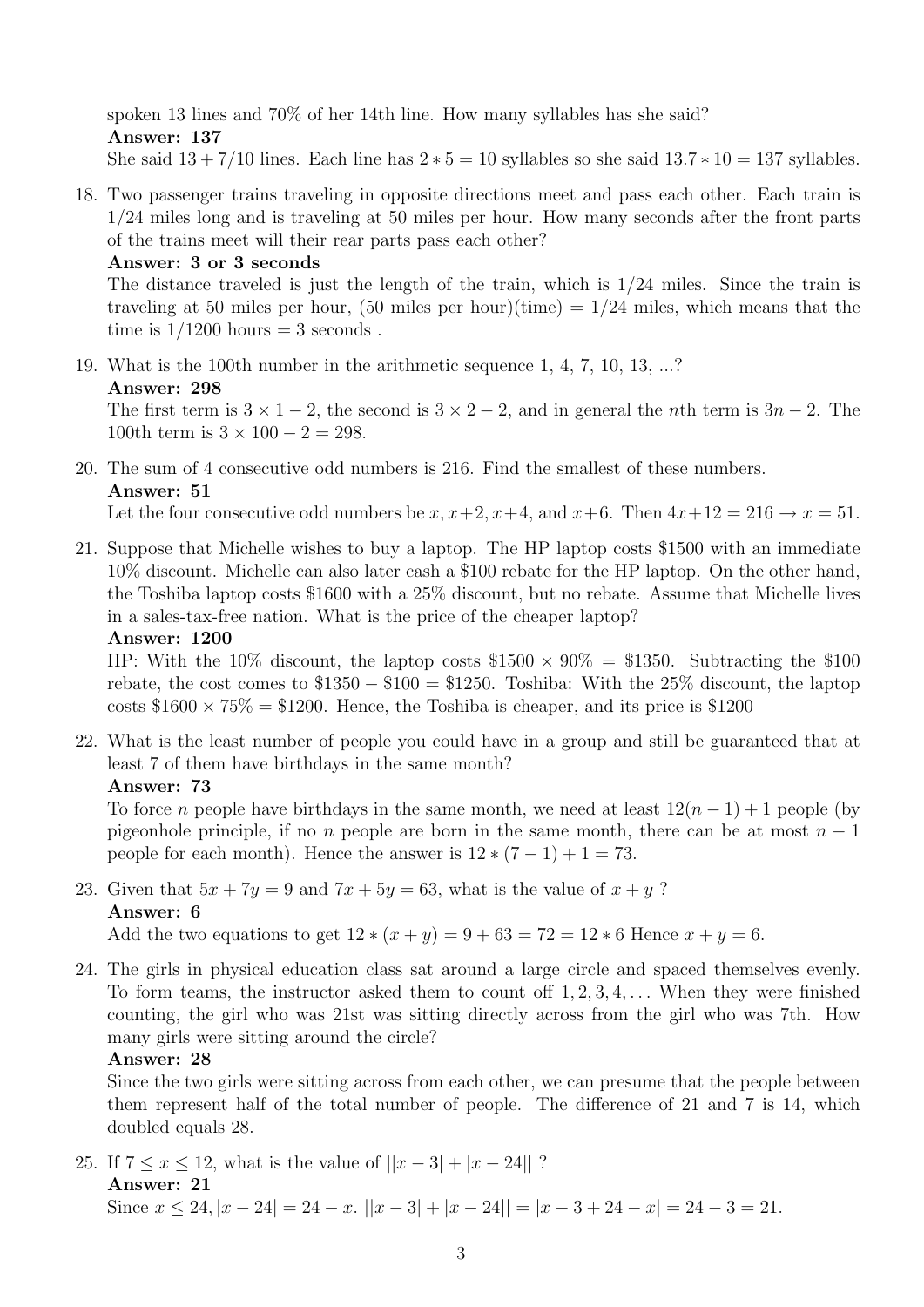26. It takes Carrie 40 minutes to walk between her home and her school. One morning she walked half way to school and remembered that she had left her calculator at home. She ran home. It took 5 minutes to find her calculator when she got home. Then she ran all the way to school. She runs twice as fast as she walks. How many minutes more than usual did it take for her to get to school?

Answer: 15

 $40 \times \frac{1}{2} + 20 \times \frac{1}{2} + 5 + 20 - 40 = 15.$ 

27. At age 8, Christine decided to start saving money from her allowance. She saved \$2 a month the first year, \$3 a month the second year, \$4 a month the third year, etc. She is turning 18 today. How much money has Christine saved so far?

```
Answer: 780
```
She has saved  $(2*12)+(3*12)+(4*12)+...+(10*12)+(11*12)=12(2+3+...+9+10+11)=$  $12 * 65 = $780.$ 

- 28. On hypotenuse  $\overline{AB}$  of right triangle  $\triangle ABC$ , D is the point for which  $\overline{CB} = \overline{BD}$ . If  $m \angle B = 40$ degrees, find  $m\angle ACD$ . Answer: 20 In isoceles triangle  $\triangle BCD$ ,  $m\angle BCD = m\angle BDC = 70$ , so  $m\angle ACD = 90 - 70 = 20$ .
- 29. Marina selects 2 numbers at random from 1 to 8. If she can choose the same number twice, what is the probability that the sum of two numbers selected is 5?

Answer:  $\frac{1}{16}$ 

Here are all the pairs that add up to 5;  $(4, 1), (2, 3), (3, 2), (1, 4)$ . There are 4 of those and there are 64 total possibilities. So the answer is:  $4/64 = 1/16$ .

30. The lengths of the sides of a triangle are 3, 4, and 6. What is the least possible perimeter of a similar triangle, one of whose sides has a length of 12? Answer: 26

The least possible perimeter occus when 12 is the longest side. The other sides are thus 6 and 8. The perimeter would then be  $6 + 8 + 12 = 26$ 

31. A point P is chosen inside the square ABCD. What is the probability that the angle APB is obtuse? Express your answer as a decimal to the nearest hundredths. Use  $\pi = 3.14$ Answer: 0.39

The point P must be inside the semi-circle of diameter AB inside the square. Let us suppose that R is the radius of this semi-circle. The area of this semi-circle is  $\pi R^2/2$ . The area of the square is  $(2R)^2 = 4R^2$ . Hence the answer is:  $(\pi R^2/2)/(4R^2) = \pi/8 \approx 0.39$ .

- 32. Suppose the prime factorization of 6! is  $2^a \times 3^b \times 5^c$ . What is  $a+b+c$ ? Answer: 7  $6! = 6*5*4*3*2*1 = (2 \times 3)(5)(2^2)(3)(2) = 2^4 \times 3^2 \times 5$  so  $a+b+c=4+2+1=7$ .
- 33. Each person in Lauren's math class shakes hands with each of the others exactly once, and 120 handshakes are exchanged altogether. How many people are in her class? Answer: 16

Call the number of people x. Then there are  $\binom{x}{2}$ 2  $= x(x - 1)/2 = 120 \rightarrow x = 16$  people in Lauren's math class.

34. Given that  $81^m = 3$  and  $m^n = 16$ , evaluate mn. Answer: -1/2 Notice that  $3^4 = 81$ , so  $m = 1/4$ . Now  $(1/4)^n = 16$  implies  $n = -2$ . Hence  $mn = -1/2$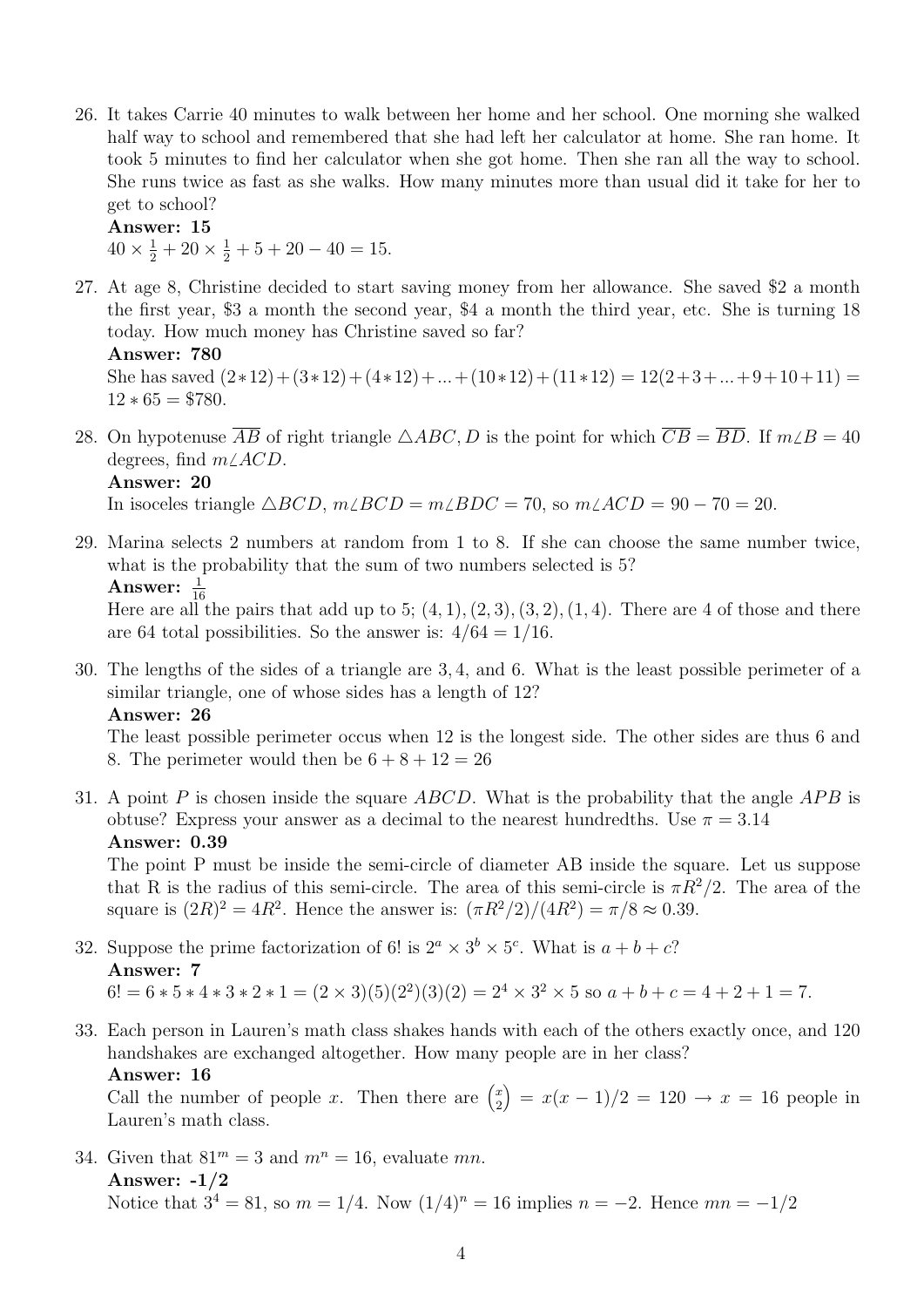35. Define a 3-digit number n to be a *multiplenumber* if the hundreds digit is the product of the tens and ones digit. The number 632 is a *multiplenumber* since  $6 = 3*2$ . How many three-digit multiple numbers less than 500 exist?

### Answer: 8

The multiple numbers less than 500 are 111, 212, 221, 313, 331, 414, 422, 441.

36. Yoonjoo wants to sell all of her 60 pencils in combinations of 5 or 3 or both. In how many ways can the pencils be grouped?

#### Answer: 5

Here are all the possibilities:  $((0<sup>*</sup>5,20<sup>*</sup>3), (3<sup>*</sup>5,15<sup>*</sup>3), (6<sup>*</sup>5,10<sup>*</sup>3), (9<sup>*</sup>5,5<sup>*</sup>3), (12<sup>*</sup>5,0<sup>*</sup>3)).$ 

37. Ian has a container holding 60 quarts of mixtures of 30% NaCl and 70% H2O. Ian has a second container holding 40 quarts of mixtures of  $50\%$  NaCl and  $50\%$  H<sub>2</sub>O. If he mixes them, what percent, to the nearest whole percent, the mixture will be NaCl? Answer: 38

 $\frac{100 \times \frac{30}{60 * (\frac{30}{100}) + 40 * (\frac{50}{100})}}{60 + 40}$  = 38 to the nearest whole percent.

38. On planet Holbrook, there are as many days in a week as there are weeks in a month. The number of months in a Holbrook year is twice the number of days in a month. If there are 1250 days in a Holbrook year, how many months are there?

### Answer: 50

Let x be the number of days in a week, which equals the number of weeks in a month. Then,  $x^2$ is the number of days in a month, and  $2x^2$  is the number of months in a year. For the number of days in a year, multiply the number of days in a month by the number of months in a year:  $x^2 * 2x^2 = 1250$ , which means that  $x^2 = 25$  and  $2x^2 = 50$ 

39. The obtuse angle of an isosceles triangle is bisected and each resulting angle is 59 degrees larger than a base angle. How many degrees are in the measure of the obtuse angle? Answer: 149

Let x be the measure of the obtuse angle. The measure of the base angle will then be  $\frac{x}{2} - 59$ . Then solve  $x+(x/2-59)2 = 180 \rightarrow x+x-2*59 = 180 \rightarrow 2x = 180+2*59 \rightarrow x = 90+59 = 149.$ 

40. Let ABCD be a square of side length 12 units. Let E, F, G and H be the midpoints of AB, BC, CD and DA respectively. What is the number of square units in the area of the triangle BHG? Answer: 54

 $Area(BGH) = 144 - Area(ABH) - Area(BCG) - Area(DHG)$ . Each of the parts are right triangles with areas  $144/4$ ,  $144/4$ ,  $144/8$  respectively, so the total is  $144 - (36 + 36 + 18) = 54$ .

41. An integer is represented by a two-digit base 10 numeral. If three times the sum of its digits is added to the integer, the result is the original integer with its digits reversed. For example,  $12 + 3 * (1 + 2) = 21$ . Including 12, how many such positive integers exist? Answer: 4

If the integer is  $10t + u$  [where t, u are digits], then  $3(t+u) + 10t + u = 10u + t$ , which simplifies to  $u = 2t$ . The solutions to this are 12, 24, 36, and 48.

42. Find all real values x that satisfy

$$
\frac{x^3 - x^2 - x + 1}{x^3 - x^2 + x - 1} = 0
$$

### Answer: -1

For the fraction to be 0, the numerator must be 0 but the denominator cannot. The top is  $(x-1)(x^2-1)$  and the bottom is  $(x^2+1)(x-1)$ . Hence, the quotient is  $(x^2-1)/(x^2+1)$  which is zero at  $x = \pm 1$ . However, at  $x = 1$  the denominator is 0, so the answer is  $x = -1$ .